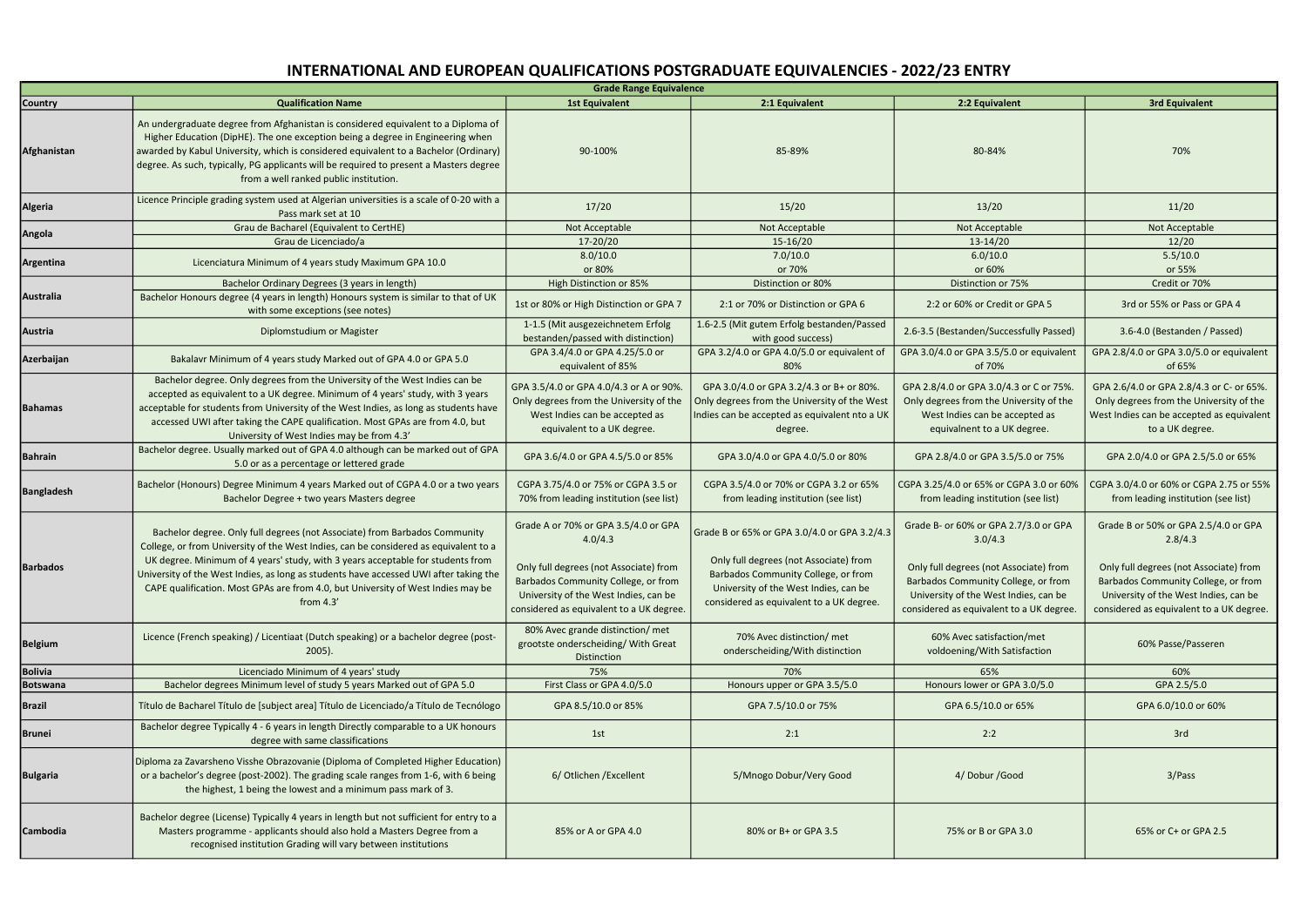| <b>Grade Range Equivalence</b> |                                                                                                                                                                                                                                                                                                                                                                                                                                                                                                                                                                                                                                                                                                                                                                              |                                                                                        |                                                                                  |                                                                                  |                                                                                        |  |
|--------------------------------|------------------------------------------------------------------------------------------------------------------------------------------------------------------------------------------------------------------------------------------------------------------------------------------------------------------------------------------------------------------------------------------------------------------------------------------------------------------------------------------------------------------------------------------------------------------------------------------------------------------------------------------------------------------------------------------------------------------------------------------------------------------------------|----------------------------------------------------------------------------------------|----------------------------------------------------------------------------------|----------------------------------------------------------------------------------|----------------------------------------------------------------------------------------|--|
| <b>Country</b>                 | <b>Qualification Name</b>                                                                                                                                                                                                                                                                                                                                                                                                                                                                                                                                                                                                                                                                                                                                                    | <b>1st Equivalent</b>                                                                  | 2:1 Equivalent                                                                   | 2:2 Equivalent                                                                   | <b>3rd Equivalent</b>                                                                  |  |
| <b>Cameroon</b>                | A four year Licence or Bachelor degree or Diplôme d'Etudes Superieures de<br>Commerce (DESC) or Diplôme d'Ingénieur or a Maîtrise<br>If a degree is three years in length, please refer to INTER                                                                                                                                                                                                                                                                                                                                                                                                                                                                                                                                                                             | 16-20/20 OR Tres Bien                                                                  | 14-15/20 or Bien                                                                 | 12-13/20 OR assez bien                                                           | 10-11/20 OR passable                                                                   |  |
| Canada                         | Bachelor degree Scored using a GPA (out of 4.0, 4.33, or 5.0), a percentage, a letter<br>grade, or a numbered grade out of 9 or 13.<br>Honours degree required - cannot be 'Ordinary' or' General'                                                                                                                                                                                                                                                                                                                                                                                                                                                                                                                                                                           | GPA 3.3/4.0 or 3.5/4.33 or 3.8 /5.0<br>or 75% or Grade A or 8/9 or 11/13               | GPA 3.0/4.0 or 3.2/4.33 or 3.5/5.0<br>or 70% or Grade B or 6/9 or 9/13           | GPA 2.8/4.0 or 3.0/4.33 or 3.3/5.0<br>or 65% or Grade B- or 5/9 or 7/13          | GPA 2.5/4.0 or 2.8/4.33 or 3.0/5.0<br>or 60% or Grade C or 4/9 or 6/13                 |  |
| Chile                          | Either the Grado de Bachiller, Grado de Licenciado or Título (Profesional) de [subject<br>areal                                                                                                                                                                                                                                                                                                                                                                                                                                                                                                                                                                                                                                                                              | GPA 6.0/7.0<br>or 80%                                                                  | GPA 5.5/7.0<br>or 70%                                                            | GPA 5.0/7.0<br>or 60%                                                            | GPA 4.5/7.0<br>or 55%                                                                  |  |
| China                          | 学士学位 (Bachelor degree) / 本科毕业证书 [Graduation Certificate - Undergraduate<br>(Benke) level]                                                                                                                                                                                                                                                                                                                                                                                                                                                                                                                                                                                                                                                                                    | 211 / 985 universities - 80%<br>Tier 2 universities - 85%<br>Tier 3 universities - 90% | 211/985 universities - 75%<br>Tier 2 universities 80%<br>Tier 3 universities 85% | 211/985 universities - 70%<br>Tier 2 universities 75%<br>Tier 3 universities 80% | 211 / 985 universities - 65%<br>Tier 2 universities - 70%<br>Tier 3 universities - 80% |  |
| Colombia                       | Licenciado Minimum of 4 years' study Marked out of GPA 5.0                                                                                                                                                                                                                                                                                                                                                                                                                                                                                                                                                                                                                                                                                                                   | GPA 4.0/5.0<br>or 80%                                                                  | GPA 3.50/5.0<br>or 70%                                                           | GPA 3.00/5.0<br>or 60%                                                           | GPA 2.80/5.0<br>or 55%                                                                 |  |
| Costa Rica                     | Licenciado Minimum of 4 years' of study Marked out of 10                                                                                                                                                                                                                                                                                                                                                                                                                                                                                                                                                                                                                                                                                                                     | GPA 9.0/10.0<br>or 80%                                                                 | GPA 7.5 /10.0<br>or 70%                                                          | GPA 7.0/10.0<br>or 60%                                                           | GPA 6.0/10.0<br>or 55%                                                                 |  |
| Croatia                        | Baccalaureus/ Baccalaurea degree                                                                                                                                                                                                                                                                                                                                                                                                                                                                                                                                                                                                                                                                                                                                             | 5 Odlican (excellent)                                                                  | 4 Vrlo dobar (very good)                                                         | 3 Dobar (good)                                                                   | 1 Minavam (pass)                                                                       |  |
| <b>Cuba</b>                    | 4-year Titulo de Licenciado / Licenciado Minimum of 4 years' study                                                                                                                                                                                                                                                                                                                                                                                                                                                                                                                                                                                                                                                                                                           | Grade A or score of 80% or GPA 5.0                                                     | Grade B or score of 70% or GPA 4.0                                               | Grade C or score of 60% or GPA 3.0                                               | Grade lower C or score of 55% or GPA 2.5                                               |  |
| <b>Cyprus</b>                  | Four year Ptychio or a bachelor's degree (post-2001). The grading scale ranges<br>between 1-10, with 10 being the highest and 1 being the lowest, with a minimum<br>pass mark of 5.                                                                                                                                                                                                                                                                                                                                                                                                                                                                                                                                                                                          | 8.5                                                                                    | $7.0 - 8.49$                                                                     | $6.0 - 6.99$                                                                     | $5.0 - 5.99$                                                                           |  |
| <b>Czech Rep</b>               | Magister or Bakalar. The grading scale ranges from 1-5, with 1 being the highest                                                                                                                                                                                                                                                                                                                                                                                                                                                                                                                                                                                                                                                                                             | $\mathbf{1}$                                                                           | $\overline{2}$                                                                   | $\overline{3}$                                                                   | 5                                                                                      |  |
| <b>Denmark</b>                 | Candidata Magisterii or a bachelor's degree. There are seven different grades,<br>ranging from 12 to -3, with 12 being the highest                                                                                                                                                                                                                                                                                                                                                                                                                                                                                                                                                                                                                                           | 12/Excellent with no or few minor<br>weaknesses                                        | 10/Good with only minor weaknesses                                               | 7/Good with some weaknesses                                                      | 3                                                                                      |  |
| <b>Ecuador</b>                 | Titulo de Licenciado                                                                                                                                                                                                                                                                                                                                                                                                                                                                                                                                                                                                                                                                                                                                                         | 80%                                                                                    | 70%                                                                              | 60%                                                                              | 55%                                                                                    |  |
| <b>Egypt</b>                   | A degree completed at a recognised University in Egypt is considered equivalent to a<br>UK Bachelors degree. Degrees completed at higher institutes, unless accompanied by<br>a statement issued by the Supreme Council of Universities confirming the<br>equivalence with a bachelor degree awarded from a recognised Egyptian university,<br>are considered equivalent to HND level. Usually marked out of GPA 4.0 although can<br>be marked out of GPA 5.0 or as a percentage or lettered grade.                                                                                                                                                                                                                                                                          | GPA 3.6/4.0 or GPA 4.5 /5.0 or 85% or A                                                | GPA 3.0/4.0 or GPA 4.0/5.0 or 75% or B                                           | PA 2.8/4.0 or GPA 3.5/5.0 or 65% or C                                            | GPA 2.0/4.0 or GPA 2.5/5.0 or 50% or C- (C<br>minus)                                   |  |
| <b>El Salvador</b>             | Titulo de Licenciado                                                                                                                                                                                                                                                                                                                                                                                                                                                                                                                                                                                                                                                                                                                                                         | 80% or 8.0/10.0                                                                        | 70% or 7.0/10.0                                                                  | 60% or 6.0/10.0                                                                  | 55% or 5.0/10.0                                                                        |  |
| Eritrea                        | Masters degree required Bachelor Degree is NOT equivalent to a UK Bachelor Degree                                                                                                                                                                                                                                                                                                                                                                                                                                                                                                                                                                                                                                                                                            | GPA 3.5/4.0 in Masters degree                                                          | GPA 3.0/4.0 in Masters degree                                                    | GPA 2.5/4.0 in Masters degree                                                    | GPA 2.0/4.0 in Masters degree                                                          |  |
| Estonia                        | Bakalaurusekraad/Diplom or bachelor's degree (post-2002). The grading scale ranges<br>from 1-5, with 5 being the highest.                                                                                                                                                                                                                                                                                                                                                                                                                                                                                                                                                                                                                                                    | -5                                                                                     |                                                                                  | $\overline{3}$                                                                   | $\overline{2}$                                                                         |  |
| Ethiopia                       | Master's degree required Bachelor Degree is NOT equivalent to a UK Bachelor Degree                                                                                                                                                                                                                                                                                                                                                                                                                                                                                                                                                                                                                                                                                           | 3.8 points in Masters degree                                                           | Grade A or 3.5 points in Masters degree                                          | Grade B or 3 points in Masters degree                                            | Grade C or 2.8 points in Masters degree                                                |  |
| France                         | Post-2008 three-year Licence, or a pre-2008 Licence plus a one-year Maîtrise or a<br>three year Diplôme d'Ingénieur. The grading scale for all qualifications ranges from 1<br>to 20, with 20 being the highest Licence obtained after three years of study. For<br>applicants who studied under the pre-2002 system (including the Diplôme d'études<br>universitaires générales), applications will be considered on a case-by-case basis. For<br>applicants who have studied at a Grande Ecole we require the Diplôme when<br>completed after five years of substantive study with minimum grades in the final two<br>years of 12. This can include the two year classes préparatoires period. We also<br>accept the Master 2 / Grade de Master with minimum grades of 12. | 14                                                                                     | 13                                                                               | 11                                                                               | 5                                                                                      |  |
|                                |                                                                                                                                                                                                                                                                                                                                                                                                                                                                                                                                                                                                                                                                                                                                                                              |                                                                                        |                                                                                  |                                                                                  |                                                                                        |  |
| <b>Germany</b><br>Ghana        | Magister Artium/Diplom/Erstes Staatsexamen (First State Examination) or a<br>bachelor's degree (post-1998).<br><b>Bachelor Degree</b>                                                                                                                                                                                                                                                                                                                                                                                                                                                                                                                                                                                                                                        | 1-1.5/Sehr gut<br>GPA 3.5 or 70% or First Class                                        | $1.6 - 2.5/Gut$<br>GPA 3.0 or 60% or Upper Second Class                          | 2.6-3.5/Befriedigend<br>GPA 2.5 or 50% or Lower Second Class                     | 3.6-4.0/Ubergeben<br>GPA 2.2 or 45% or Third Class                                     |  |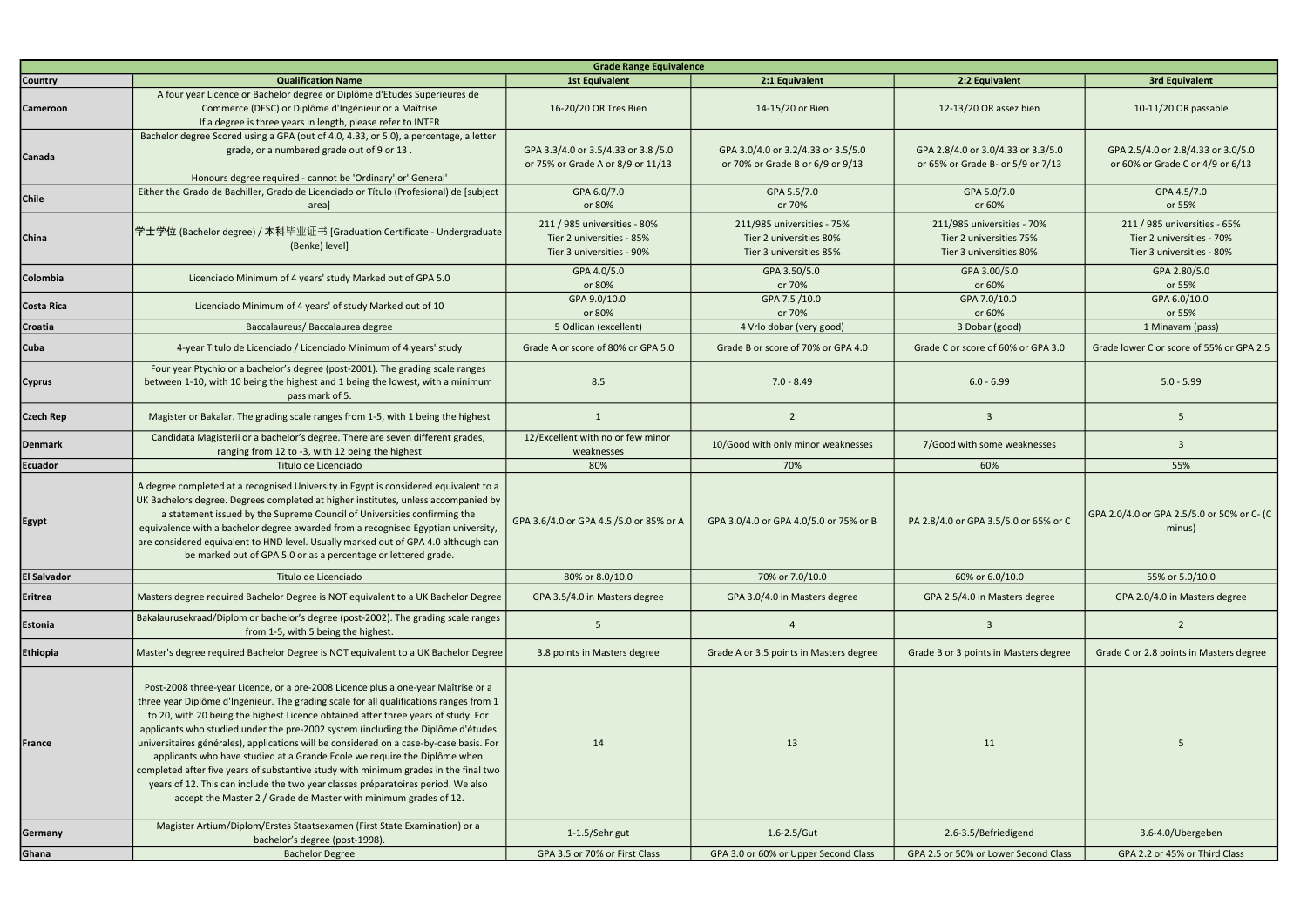| <b>Grade Range Equivalence</b> |                                                                                                                                                                                                                                                                                                                                          |                                                                                                                                                                                                                                                                                                                                                                                                                                                                                                |                                                                                                                                                                                                                                                                                                                                                                                                                                                                                              |                                                                                                                                                                                                                                                                                                                                                                                                                                                                                                   |                                                                                                                                                                                                                                                                                                                                                                                                                                                                                                 |
|--------------------------------|------------------------------------------------------------------------------------------------------------------------------------------------------------------------------------------------------------------------------------------------------------------------------------------------------------------------------------------|------------------------------------------------------------------------------------------------------------------------------------------------------------------------------------------------------------------------------------------------------------------------------------------------------------------------------------------------------------------------------------------------------------------------------------------------------------------------------------------------|----------------------------------------------------------------------------------------------------------------------------------------------------------------------------------------------------------------------------------------------------------------------------------------------------------------------------------------------------------------------------------------------------------------------------------------------------------------------------------------------|---------------------------------------------------------------------------------------------------------------------------------------------------------------------------------------------------------------------------------------------------------------------------------------------------------------------------------------------------------------------------------------------------------------------------------------------------------------------------------------------------|-------------------------------------------------------------------------------------------------------------------------------------------------------------------------------------------------------------------------------------------------------------------------------------------------------------------------------------------------------------------------------------------------------------------------------------------------------------------------------------------------|
| <b>Country</b>                 | <b>Qualification Name</b>                                                                                                                                                                                                                                                                                                                | <b>1st Equivalent</b>                                                                                                                                                                                                                                                                                                                                                                                                                                                                          | 2:1 Equivalent                                                                                                                                                                                                                                                                                                                                                                                                                                                                               | 2:2 Equivalent                                                                                                                                                                                                                                                                                                                                                                                                                                                                                    | <b>3rd Equivalent</b>                                                                                                                                                                                                                                                                                                                                                                                                                                                                           |
| Greece                         | Ptychion (awarded by an AEI). Grading is from 10 (highest) to 1. The minimum pass<br>mark is 5                                                                                                                                                                                                                                           | 8.5                                                                                                                                                                                                                                                                                                                                                                                                                                                                                            |                                                                                                                                                                                                                                                                                                                                                                                                                                                                                              |                                                                                                                                                                                                                                                                                                                                                                                                                                                                                                   |                                                                                                                                                                                                                                                                                                                                                                                                                                                                                                 |
| Grenada                        | Bachelor degree. Only degrees from the University of the West Indies can be<br>accepted as equivalent tnto a UK degree. Minimum of 4 years' study, with 3 years<br>acceptable for students from University of the West Indies, as long as students have<br>accessed UWI after taking the CAPE qualification. GPAs may be from 4.0 or 4.3 | GPA 3.5/4.0 or GPA 4.0/4.3 or A or 90%.<br>Only degrees from the University of the<br>West Indies can be accepted as<br>equivalent to a UK degree.                                                                                                                                                                                                                                                                                                                                             | GPA 3.0/4.0 or GPA 3.2/4.3 or B+ or 80%.<br>Only degrees from the University of the West<br>Indies can be accepted as equivalent nto a UK<br>degree.                                                                                                                                                                                                                                                                                                                                         | GPA 2.8/4.0 or GPA 3.0/4.3 or C or 75%.<br>Only degrees from the University of the<br>West Indies can be accepted as<br>equivalnent to a UK degree.                                                                                                                                                                                                                                                                                                                                               | GPA 2.6/4.0 or GPA 2.8/4.3 or C- or 65%.<br>Only degrees from the University of the<br>West Indies can be accepted as equivalent<br>to a UK degree.                                                                                                                                                                                                                                                                                                                                             |
| Guatemala                      | Titulo de Licenciado                                                                                                                                                                                                                                                                                                                     | 80%                                                                                                                                                                                                                                                                                                                                                                                                                                                                                            | 70%                                                                                                                                                                                                                                                                                                                                                                                                                                                                                          | 60%                                                                                                                                                                                                                                                                                                                                                                                                                                                                                               | 55%                                                                                                                                                                                                                                                                                                                                                                                                                                                                                             |
| <b>Hong Kong</b>               | Bachelor Degree typically 4 years in length Grading scales can vary by institution from<br>a GPA out of 4.0 and a GPA out of 4.3 so care must be taken when assessing results. A<br>small number of institutions offer UK equivalent classifications (i.e. 2:1/2:2 etc)                                                                  | Minimum of 3.7 where a 4.3 scale is used.<br>Minimum of 3.5 where a 4.0 scale is used.<br>Or 1st class classification is directly<br>equivalent                                                                                                                                                                                                                                                                                                                                                | Minimum of 3.0 where a 4.3 scale is used<br>Minimum of 2.8 where a 4.0 scale is used.<br>Or 2:1 classification is directly equivalent                                                                                                                                                                                                                                                                                                                                                        | Minimum of 2.5 where a 4.3 scale is used<br>Miniumum of 2.0 where a 4.0 scale is used   Minimum of 1.5 where a 4.0 scale is used.<br>Or 2:2 classification is directly equivalent                                                                                                                                                                                                                                                                                                                 | Minimum of 1.7 where a 4.3 scale is used.<br>Or 3rd classification is directly equivalent                                                                                                                                                                                                                                                                                                                                                                                                       |
| <b>Hungary</b>                 | Egyetemi Oklevel                                                                                                                                                                                                                                                                                                                         | 5/Jeles                                                                                                                                                                                                                                                                                                                                                                                                                                                                                        | $4/J$ ó                                                                                                                                                                                                                                                                                                                                                                                                                                                                                      | 3/Közepes                                                                                                                                                                                                                                                                                                                                                                                                                                                                                         | N/A                                                                                                                                                                                                                                                                                                                                                                                                                                                                                             |
| India                          | Bachelor Degree (BA/BSc/BCom) typically 3 to 4 years in length.                                                                                                                                                                                                                                                                          | Where grade is given as a percentage: A<br>minimum of 65% from all recognised<br>institutions or 60% from NOOSR<br>recognised institutions (see tiering<br>document) Where grade is given as a<br>CGPA out of 10: A minimum of 6.5 with<br>the exception of Amity University which<br>should be 7.0. Where grade is given as a<br>CGPA out of 4 A minimum of 3.0 CGPA.<br>Where grades are alphabetical: A<br>minimum of A or above. or a Degree<br>awarded with First Division classification | Where grade is given as a percentage: A<br>minimum of 60% from all recognised<br>institutions or 55% from NOOSR recognised<br>institutions (see tiering document). Where<br>grade is given as a CGPA out of 10: A<br>minimum of 6.0 with the exception of Amity<br>University which should be 6.5. Where grade<br>is given as a CGPA out of 4 A minimum of 2.8<br>CGPA. Where grades are alphabetical: A<br>minimum of B or above. or a Degree awarded<br>with First Division classification | Where grade is given as a percentage: A<br>minimum of 55% from all recognised<br>institutions or 50% from NOOSR<br>recognised institutions (see tiering<br>document). Where grade is given as a<br>CGPA out of 10: A minimum of 5.5 with the<br>exception of Amity University which<br>should be 6.0. Where grade is given as a<br>CGPA out of 4 A minimum of 2.6 CGPA.<br>Where grades are alphabetical: A<br>minimum of C+ or above. or a Degree<br>awarded with Second Division classification | Where grade is given as a percentage: A<br>minimum of 50% from all recognised<br>nstitutions or 45% from NOOSR recognised<br>institutions (see tiering document). Where<br>grade is given as a CGPA out of 10: A<br>minimum of 5.0 with the exception of<br>Amity University which should be 5.5.<br>Where grade is given as a CGPA out of 4 A<br>minimum of 2.4 CGPA. Where grades are<br>alphabetical: A minimum of C or above. or<br>a Degree awarded with Second Division<br>classification |
| Indonesia                      | Bachelor Degree known as a Sarjana 1 [Sarjana 2 is Masters and Sarjana 3 PhD level]<br>A Diploma IV is a technical equivalent which holds the same credits as the Sarjana 1<br>but in a more applied field - this is also acceptable                                                                                                     | Minimum GPA 3.2                                                                                                                                                                                                                                                                                                                                                                                                                                                                                | Minimum GPA 3.0                                                                                                                                                                                                                                                                                                                                                                                                                                                                              | Minimum GPA 2.8                                                                                                                                                                                                                                                                                                                                                                                                                                                                                   | Minimum GPA 2.5                                                                                                                                                                                                                                                                                                                                                                                                                                                                                 |
| <b>I</b> ran                   | Bachelor degree. Usually marked as a numerical score out of 20 but can also be<br>marked out of GPA 4.0 or GPA 5.0 or as a percentage or lettered grade.                                                                                                                                                                                 | 17/20                                                                                                                                                                                                                                                                                                                                                                                                                                                                                          | 15/20                                                                                                                                                                                                                                                                                                                                                                                                                                                                                        | 14/20                                                                                                                                                                                                                                                                                                                                                                                                                                                                                             | 12/20                                                                                                                                                                                                                                                                                                                                                                                                                                                                                           |
| Iraq                           | Bachelor degree from a recognised University . Degrees from Iraq can only be<br>accepted if the overall grade is above 70%                                                                                                                                                                                                               | 90%                                                                                                                                                                                                                                                                                                                                                                                                                                                                                            | 75%                                                                                                                                                                                                                                                                                                                                                                                                                                                                                          | 70%                                                                                                                                                                                                                                                                                                                                                                                                                                                                                               | 55%                                                                                                                                                                                                                                                                                                                                                                                                                                                                                             |
| Ireland                        | Bachelor (honours) degree or a Higher Diploma                                                                                                                                                                                                                                                                                            | 1st or 70%                                                                                                                                                                                                                                                                                                                                                                                                                                                                                     | 2:1 or 60%                                                                                                                                                                                                                                                                                                                                                                                                                                                                                   | 2:2 or 50%                                                                                                                                                                                                                                                                                                                                                                                                                                                                                        | 3rd or 40%                                                                                                                                                                                                                                                                                                                                                                                                                                                                                      |
| <b>Israel</b>                  | A Bachelor degree from a recognised university                                                                                                                                                                                                                                                                                           | 90%                                                                                                                                                                                                                                                                                                                                                                                                                                                                                            | 80%                                                                                                                                                                                                                                                                                                                                                                                                                                                                                          | 65%                                                                                                                                                                                                                                                                                                                                                                                                                                                                                               | 50%                                                                                                                                                                                                                                                                                                                                                                                                                                                                                             |
| <b>Italy</b>                   | Diploma di Laurea or Licenza di Accademia di Belle Arti or Diploma di Mediatore<br>Linguistic orDiploma di Laurea (Vecchio Ordinamento) or Diploma accademico di<br>primo livello.                                                                                                                                                       | 110                                                                                                                                                                                                                                                                                                                                                                                                                                                                                            | 104                                                                                                                                                                                                                                                                                                                                                                                                                                                                                          | 100                                                                                                                                                                                                                                                                                                                                                                                                                                                                                               | 80                                                                                                                                                                                                                                                                                                                                                                                                                                                                                              |
| Jamaica                        | Bachelor degree Minimum of 4 years' study, with 3 years acceptable for students<br>from University of the West Indies, as long as students have accessed UWI after<br>taking the CAPE qualification. Most GPAs are from 4.0, but University of West Indies<br>may be from 4.3'                                                           | GPA 3.5/4.0 or GPA 4.0/4.3 or A or 70%                                                                                                                                                                                                                                                                                                                                                                                                                                                         | GPA 3.0/4.0 or GPA 3.2/4.3 or B or 65%                                                                                                                                                                                                                                                                                                                                                                                                                                                       | GPA 2.7/4.0 or GPA 3.0/4.3 or B- or 60%                                                                                                                                                                                                                                                                                                                                                                                                                                                           | GPA 2.5 or GPA 2.8/4.3 or C or 55%                                                                                                                                                                                                                                                                                                                                                                                                                                                              |
| Japan                          | <b>Bachelor degree</b>                                                                                                                                                                                                                                                                                                                   | Grade A or GPA 3.7                                                                                                                                                                                                                                                                                                                                                                                                                                                                             | Grade B or GPA 3.0                                                                                                                                                                                                                                                                                                                                                                                                                                                                           | Grade Lower B or GPA 2.5                                                                                                                                                                                                                                                                                                                                                                                                                                                                          | Grade C or GPA 2.0                                                                                                                                                                                                                                                                                                                                                                                                                                                                              |
| Jordan                         | Bachelor degree. Usually marked as a numerical score out of 20 but can also be<br>marked out of GPA 4.0 or GPA 5.0 or as a percentage or lettered grade.                                                                                                                                                                                 | GPA 3.6/4.0 or GPA 4.5/5.0 or 85%                                                                                                                                                                                                                                                                                                                                                                                                                                                              | GPA 3.0/4.0 or GPA 4.0/5.0 or 75%                                                                                                                                                                                                                                                                                                                                                                                                                                                            | GPA 2.8/4.0 or GPA 3.5/5.0 or 70%                                                                                                                                                                                                                                                                                                                                                                                                                                                                 | GPA 2.0/4.0 or GPA 2.5/5.0 or 55%                                                                                                                                                                                                                                                                                                                                                                                                                                                               |
| Kazakhstan                     | Bakalavr Minimum of 4 years study Marked out of GPA 4.0, GPA 4.33 or GPA 5.0.                                                                                                                                                                                                                                                            | GPA 3.5/4.0 or GPA 4.5/5.0 or 90%                                                                                                                                                                                                                                                                                                                                                                                                                                                              | GPA 3.2/4.0 or GPA 4.0/5.0 or 80%                                                                                                                                                                                                                                                                                                                                                                                                                                                            | GPA 3.0/4.0 or GPA 3.5/5.0 or 70%                                                                                                                                                                                                                                                                                                                                                                                                                                                                 | GPA 2.5/4.0 or GPA 3.0/5.0 or 60%                                                                                                                                                                                                                                                                                                                                                                                                                                                               |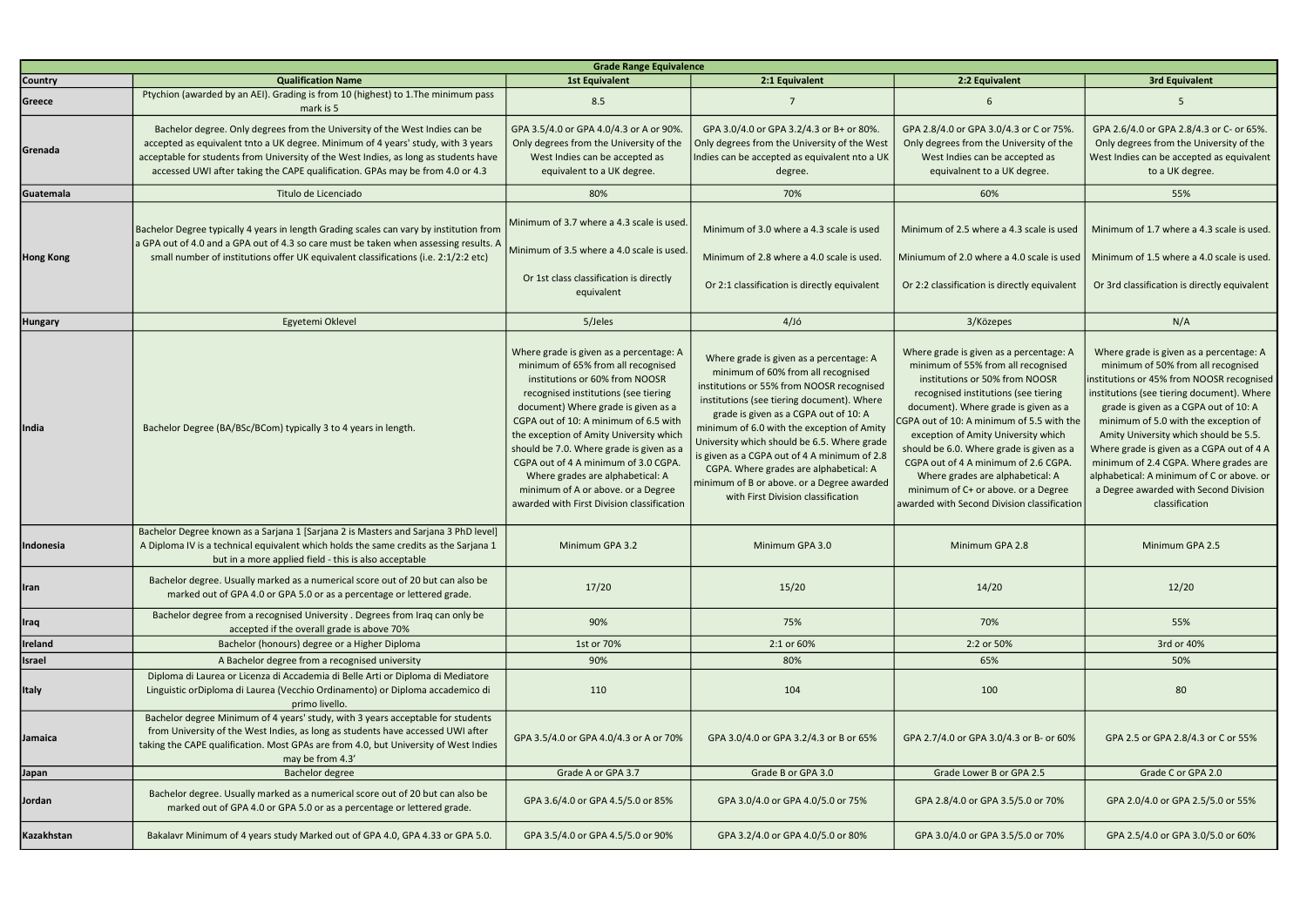| <b>Grade Range Equivalence</b>                    |                                                                                                                                                                                                       |                                                                                                                                                                                                |                                                                                                                                                                                           |                                                                                                                                                                                         |                                                                          |
|---------------------------------------------------|-------------------------------------------------------------------------------------------------------------------------------------------------------------------------------------------------------|------------------------------------------------------------------------------------------------------------------------------------------------------------------------------------------------|-------------------------------------------------------------------------------------------------------------------------------------------------------------------------------------------|-----------------------------------------------------------------------------------------------------------------------------------------------------------------------------------------|--------------------------------------------------------------------------|
| <b>Country</b>                                    | <b>Qualification Name</b>                                                                                                                                                                             | <b>1st Equivalent</b>                                                                                                                                                                          | 2:1 Equivalent                                                                                                                                                                            | 2:2 Equivalent                                                                                                                                                                          | <b>3rd Equivalent</b>                                                    |
| Kenya                                             | Bachelor Degree can be awarded from public universities and CHE recognised<br>programmes from private universities                                                                                    | First Class or Grade A or 70% or GPA 3.5                                                                                                                                                       | Second Class Honours (upper division) or<br>Grade B or 60% or GPA 3.0                                                                                                                     | Second Class Honours (lower division) or<br>Grade C or 50% or GPA 2.5                                                                                                                   | Third Class or Grade D or 45%                                            |
| Korea                                             | See South Korea                                                                                                                                                                                       | See South Korea                                                                                                                                                                                | See South Korea                                                                                                                                                                           | See South Korea                                                                                                                                                                         | See South Korea                                                          |
| <b>Kuwait</b>                                     | Bachelor degree. Usually marked out of GPA 4.0 although can be marked out of GPA<br>5.0 or as a percentage.                                                                                           | GPA 3.6/4.0 or GPA 4.5/5.0 or 85%                                                                                                                                                              | GPA 3.0 /4.0 or GPA 4.0/5.0 or 75%                                                                                                                                                        | GPA 2.8/4.0 or GPA 3.5/5.0 or 70%                                                                                                                                                       | GPA 2.0/4.0 or GPA 2.5/5.0 or 55%                                        |
| Kyrgyzstan                                        | Specialist Diploma with good grades or Masters degree may be considered for entry.<br>Адистик диплом / Диплом специалиста (Specialist Diploma) Магистр диплому /<br>Диплом магистра (Master's degree) | No equivalent                                                                                                                                                                                  | A score of 4.5 from a well ranked institution is   A score of 4.0 is considered comparable to<br>considered comparable to a UK 2.1                                                        | a UK 2.2                                                                                                                                                                                | No equivalent                                                            |
| Lebanon                                           | Bachelor degree Usually marked out of GPA 4.0 although can be marked out of GPA<br>5.0 or as a percentage.                                                                                            | 3.6/4.0 or GPA 4.5/5.0 or 85%                                                                                                                                                                  | GPA 3.0/4.0 or GPA 4.0/5.0 or 75%                                                                                                                                                         | GPA 2.8/4.0 or GPA 3.5/5.0 or 70%                                                                                                                                                       | GPA 2.0/4.0 or GPA 2.5/5.0 or 60%                                        |
| Latvia                                            | Post-2002 Bakalaur Diploms/bachelor's degree OR pre-2002 Magistra Diploms.                                                                                                                            | Please refer to International Office                                                                                                                                                           | Please refer to International Office                                                                                                                                                      | Please refer to International Office                                                                                                                                                    | Please refer to International Office                                     |
| Libya                                             | Bachelor degree. Usually marked out of GPA 4.0 although can be marked out of GPA<br>5.0 or as a percentage.                                                                                           | GPA 3.6/4.0 or 85%                                                                                                                                                                             | GPA 3.0/4.0 or 75%                                                                                                                                                                        | GPA 2.8/4.0 or 65%                                                                                                                                                                      | GPA 2.0/4.0 or 50%                                                       |
| Lithuania                                         | Post-2000 Bakalauro Diplomas/bachelor's degree OR a pre-2000 Magistro Diplomas                                                                                                                        | Please refer to International Office                                                                                                                                                           | Please refer to International Office                                                                                                                                                      | Please refer to International Office                                                                                                                                                    | Please refer to International Office                                     |
| Luxembourg                                        | Bachelor's degree (started after 2003) or the Diplome d'Etudes Superieures<br>Specialisees Postgraduate Diploma from the University of Luxembourg. Grading is<br>from 20 (highest) to 1               | 18/Excellent                                                                                                                                                                                   | 16/Tres bien                                                                                                                                                                              | 14/Bien                                                                                                                                                                                 | No equivalent                                                            |
| <b>Macau</b>                                      | Bachelor degree Variety of grading systems                                                                                                                                                            | Grade A or GPA 3.5 or score of 19 or<br>score of 75                                                                                                                                            | Grade B or GPA 3.0 or score of 17 or score of<br>65                                                                                                                                       | Grade C or GPA 2.5 or score of 15 or score<br>of 55                                                                                                                                     | Grade D or GPA 2.0 or score of 12 or score<br>of 50%                     |
| <b>Malaysia</b>                                   | Bachelor degree Comparable to the UK system Usually graded by GPA                                                                                                                                     | 1st or GPA 3.3                                                                                                                                                                                 | 2:1 or GPA 3.0                                                                                                                                                                            | 2:2 or GPA 2.7                                                                                                                                                                          | 3rd or GPA 2.33                                                          |
| <b>Malta</b>                                      | Three year bachelor degree                                                                                                                                                                            | 0.8                                                                                                                                                                                            | 0.7                                                                                                                                                                                       | 0.6                                                                                                                                                                                     | 0.5                                                                      |
| <b>Mauritius</b>                                  | Bachelor degree Minimum of 3 years' study CPA marking system                                                                                                                                          | Class I or CPA 70 or 70%                                                                                                                                                                       | Class II - Division I or CPA 60 or 60%                                                                                                                                                    | Class II - Division ii or CPA 50 or 50%                                                                                                                                                 | Class III or CPA 40 or 40%                                               |
| <b>Mexico</b>                                     | Título de Licenciado Título (Profesional) de [subject area] Título de Técnico Superior<br>Universitario Título de Profesional Asociado                                                                | GPA 9.0<br>or 80%                                                                                                                                                                              | <b>GPA 8.0</b><br>or 70%                                                                                                                                                                  | GPA 7.0<br>or 60%                                                                                                                                                                       | GPA 6.0<br>or 55%                                                        |
| <b>Morocco</b>                                    | Licence / Licence d'Études Fondamentales / Licence Professionnelle N.B. Always look<br>at grade in French, not translation. It will be next to 'Mention' on the certificate.                          | Très Bien - 16                                                                                                                                                                                 | <b>Bien - 14</b>                                                                                                                                                                          | Assez Bien - 12                                                                                                                                                                         | Passable - 10                                                            |
| <b>Myanmar</b>                                    | Typically we would look for a masters degree from a recognised institution.                                                                                                                           | Masters degree with 75% (A+)                                                                                                                                                                   | Masters degree with 70% (A)                                                                                                                                                               | Masters degree with 65% (A-)                                                                                                                                                            | Masters degree with 50% (B-)                                             |
| Namibia                                           | Bachelor Degree or Bachelor (Honours) Degree (Only equivalent to DipHE up to and<br>including 2008)                                                                                                   | 80% OR A OR Distinction                                                                                                                                                                        | 70% OR B OR Very Good                                                                                                                                                                     | 60% OR C OR Good                                                                                                                                                                        | 50% OR D OR Satisfactory                                                 |
| <b>Nepal</b>                                      | Bachelor Degree - must be a minimum of 4 years study from a recognised institution<br>on ECCTIS                                                                                                       | Four year bachelor degree from ECCTIS<br>recognised institution with 80%<br>(Distinction)                                                                                                      | Four year bachelor degree from ECCTIS<br>recognised institution with 70%                                                                                                                  | Four year bachelor degree from ECCTIS<br>recognised institution with 60%                                                                                                                | Four year bachelor degree from ECCTIS<br>recognised institution with 50% |
| <b>Netherlands</b>                                | Doctoraal or bachelor's degree (started after 2002) or Hoger Beroepsonderwijs (HBO)<br>(pre 2001). Grading is from 10 (highest) to 1                                                                  | 8/Zeer goed/Very Good                                                                                                                                                                          | 7/ruim voldoende/Very Satisfactory                                                                                                                                                        | 6/voldoende/Pass                                                                                                                                                                        | No equivalent                                                            |
|                                                   | Bachelor Degree - 3 years in length                                                                                                                                                                   | A+ or 9.0 GPA                                                                                                                                                                                  | A- or 7.0 GPA                                                                                                                                                                             | $B+$ or 6.0                                                                                                                                                                             | B or 5.0 GPA                                                             |
| <b>New Zealand</b>                                | Bachelor Honours degree - 4 years in length<br>Similar honour system as the UK in some cases but degrees are also marked on a<br>percentage scale or a GPA                                            | 1st or A Grade or GPA 7.0                                                                                                                                                                      | 2:1 or B Grade or GPA 6.0                                                                                                                                                                 | 2:2 or C+ Grade or GPA 5.0                                                                                                                                                              | 3rd or C- Grade or GPA 4.5                                               |
| Nicaragua                                         | Titulo de Licenciado                                                                                                                                                                                  | 80%                                                                                                                                                                                            | 70%                                                                                                                                                                                       | 60%                                                                                                                                                                                     | 55%                                                                      |
| <b>Nigeria</b>                                    | Bachelor degree with Honours<br>Marked out of CGPA 4.0 or 5.0                                                                                                                                         | GPA 3.5/4.0 or GPA 4.0 /5.0 or GPA<br>6.2/7.0 or 70% If applicant is<br>studying/has studied at the top<br>institutions (see list) in Nigeria: GPA 3.30<br>/4.0 or GPA 3.60/50 or GPA 5.8 /7.0 | GPA - 3.0/4.0 or GPA 3.3/5.0 or GPA 5.5/7.0<br>or 60% If applicant is studying/has studied at<br>the top institutions (see list) in Nigeria: GPA<br>2.8/4.0 or GPA 3.2/5.0 or GPA 4.9/7.0 | GPA 2.5/4.0 or GPA 3.0/5.0 or GPA 4.0/7.0<br>or 50% If applicant is studying/has studied<br>at the top institutions (see list) in Nigeria:<br>GPA 2.4/4.0 or GPA 2.9/5.0 or GPA 3.9/7.0 | GPA 2.2/4.0 or GPA 2.6/5.0 or GPA 3.5/7.0<br>or 45%                      |
| <b>Norway</b>                                     | Bachelorgrad degree from a recognised Norwegian institution                                                                                                                                           | $\mathsf{A}$                                                                                                                                                                                   | B                                                                                                                                                                                         | $\mathsf{C}$                                                                                                                                                                            | D                                                                        |
| <b>Occupied Palestinian</b><br><b>Territories</b> | Bachelor degree usually marked out of GPA 4.0, although may also be shown a<br>percentage.                                                                                                            | 90%: 3.6 (Excellent)                                                                                                                                                                           | 80%: 3.0 (Very Good)                                                                                                                                                                      | 70% : 2.5 (Good)                                                                                                                                                                        | 60%: 2.0 (Satisfactory)                                                  |
| Oman                                              | Bachelor degree. Usually marked out of GPA 4.0 although can be marked out of GPA<br>5.0 or as a percentage.                                                                                           | GPA 3.6/4.0 or 85%                                                                                                                                                                             | GPA 3.0/4.0 or 75%                                                                                                                                                                        | GPA 2.8/4.0 or 70%                                                                                                                                                                      | GPA 2.0/4.0 or 50%                                                       |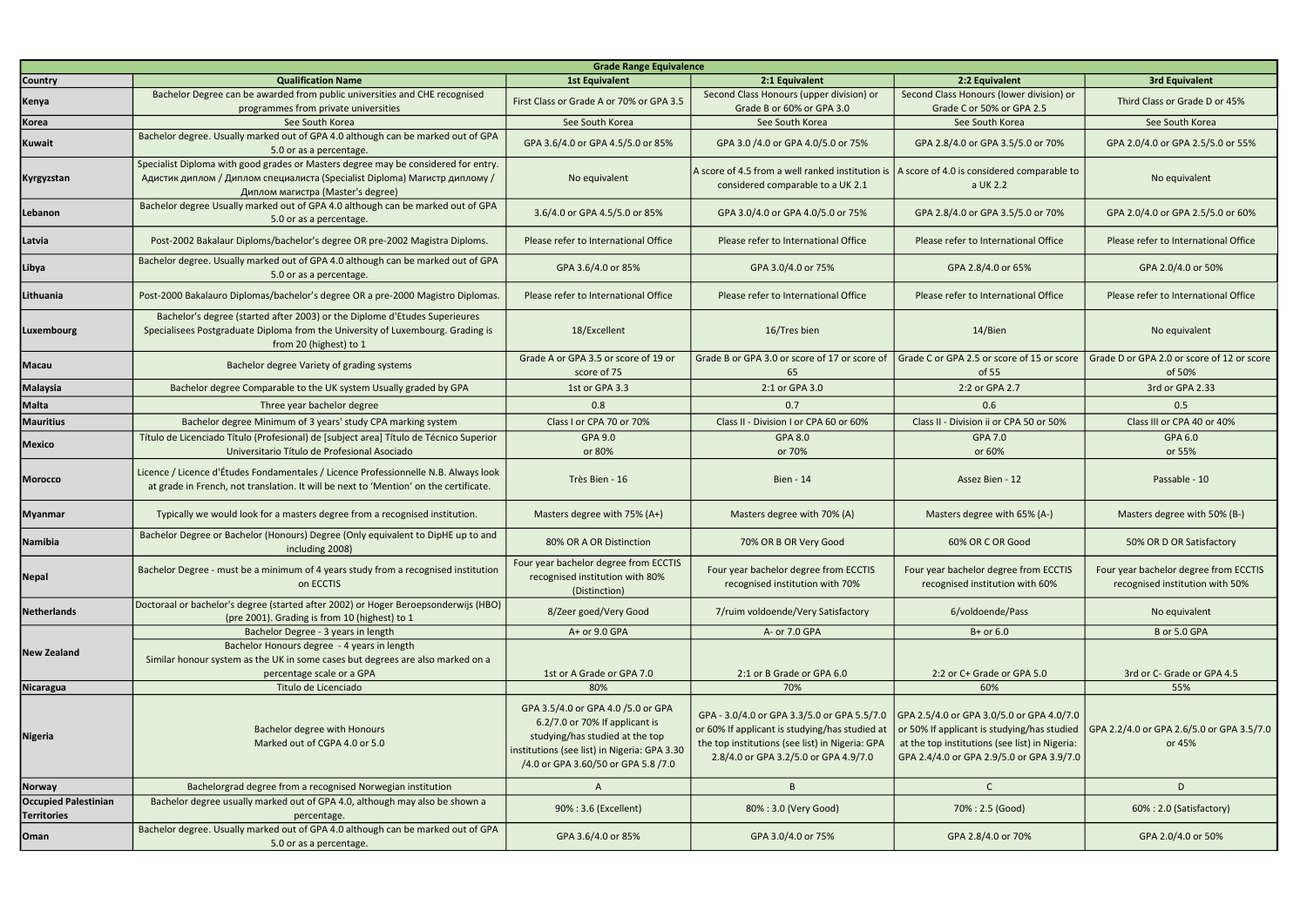| <b>Grade Range Equivalence</b> |                                                                                                                                                                                                                                                                                                                                                                                                                                                                                                                                 |                                                                                                                                            |                                                                                                                                  |                                                                                                                                 |                                                                                                                    |
|--------------------------------|---------------------------------------------------------------------------------------------------------------------------------------------------------------------------------------------------------------------------------------------------------------------------------------------------------------------------------------------------------------------------------------------------------------------------------------------------------------------------------------------------------------------------------|--------------------------------------------------------------------------------------------------------------------------------------------|----------------------------------------------------------------------------------------------------------------------------------|---------------------------------------------------------------------------------------------------------------------------------|--------------------------------------------------------------------------------------------------------------------|
| <b>Country</b>                 | <b>Qualification Name</b>                                                                                                                                                                                                                                                                                                                                                                                                                                                                                                       | <b>1st Equivalent</b>                                                                                                                      | 2:1 Equivalent                                                                                                                   | 2:2 Equivalent                                                                                                                  | <b>3rd Equivalent</b>                                                                                              |
| Pakistan                       | Bachelor degree Minimum of 4 years' study Marked by a percentage or a GPA                                                                                                                                                                                                                                                                                                                                                                                                                                                       | GPA 3.5/4.0 or 70% If applicant is<br>studying/has studied at the top<br>institutions (see list) in Pakistan: GPA<br>3.3/4.0 or 67%        | GPA 3.0/4.0 or 60% If applicant is<br>studying/has studied at the top institutions<br>(see list) in Pakistan: GPA 2.7/4.0 or 57% | GPA 2.5/4.0 or 55% If applicant is<br>tudying/has studied at the top institutions<br>(see list) in Pakistan: GPA 2.3/4.0 or 52% | GPA 2.2/4.0 or 45%                                                                                                 |
| Paraguay                       | Titulo de Licenciado Licenciatura Titulo de [Professional Qualification] Minimum of 4<br>years' study Marked by a score or a GPA out of 5.0                                                                                                                                                                                                                                                                                                                                                                                     | GPA 4.0/5.0 or 80%                                                                                                                         | GPA 3.5/5.0 or 75%                                                                                                               | GPA 3.0/5.0 or 70%                                                                                                              | GPA 2.0/5.0 or 60%                                                                                                 |
| Peru                           | Licenciatura or Titulo Minimum of 4 years' study GPA differs depending on whether a<br>degree is from a public/state or private institution                                                                                                                                                                                                                                                                                                                                                                                     | 13.5/20 or 80% for public/state<br>institutions<br>16/20 or 85% for private institutions                                                   | 12.0/20 or 70% for public/state institutions<br>14/20 or 80% for private institutions or Muy<br>Bueno                            | 11.0/20 or 65% for public/state<br>institutions<br>13.5/20 or 70% for private institutions or<br><b>Bueno</b>                   | 10/20 or 50% for public/state institutions<br>12/20 or 60% for private institutions                                |
| Poland                         | Magister or master's degree (awarded pre-2006) or the Licencjat / Inzynier<br>(bachelor's degree, started after 2006)                                                                                                                                                                                                                                                                                                                                                                                                           | A or 5                                                                                                                                     | <b>B</b> or 4.5                                                                                                                  | C or 4                                                                                                                          | No equivalent                                                                                                      |
| Portugal                       | Licenciado / Licenciatura, or the DESE awarded after four to five years of study.<br>Grading is from 20 (highest) to 1 with 10 being the minimum pass mark                                                                                                                                                                                                                                                                                                                                                                      | 18/ Muito bom com distincao                                                                                                                | 16/Bom com distincao                                                                                                             | 14/Bom                                                                                                                          | 10/Passe                                                                                                           |
| <b>Philippines</b>             | Bachelor degree Typically 4 years in length Bachelor degree from one of the four<br>prestigious universities is the equivalent to a UK Bachelor degree and should be made<br>an offer for direct entry onto Postgraduate degree. Applicants with degrees from<br>other recognised institutions should also hold a Masters Degree Grading will vary<br>between institutions - most grade by GPA out of 4 apart from the University of the<br>Philippines which is graded out of 5.0 with 1.0 being excellent and 5.0 being poor. | GPA 3.5/4.0 from a Centre of Excellence<br>institution or GPA of 1.25 from the<br>University of the Philippines                            | GPA 3.0/4.0 from a Centre of Excellence<br>institution or GPA 1.5 from University of<br><b>Philippines</b>                       | GPA 2.5/4.0 from a Centre of Excellence<br>institution or GPA 2.0 from University of<br>Philippines                             | GPA of 2.0/4.0 from a Centre of Excellence<br>institution or GPA 2.5 from University of<br>Philippines             |
| <b>Qatar</b>                   | Bachelor degree. Usually marked out of GPA 4.0 although can be marked out of GPA<br>5.0 or as a percentage.                                                                                                                                                                                                                                                                                                                                                                                                                     | GPA 3.6/4.0 or 85%                                                                                                                         | GPA 3.0/4.0 or 80%                                                                                                               | GPA 2.8/4.0 or 75%                                                                                                              | GPA 2.0/4.0 or 60%                                                                                                 |
| Romania                        | Diploma de Licenta (when started after 2005) or Diploma de Studii Aprofundate<br>(when awarded pre-2005). Grading is from 10 (highest) to 1                                                                                                                                                                                                                                                                                                                                                                                     | 10                                                                                                                                         | 9                                                                                                                                | $\mathcal{R}$                                                                                                                   | No equivalent                                                                                                      |
| <b>Russia</b>                  | Bakalavr Minimum 4 years' study Marked out of GPA 5.0                                                                                                                                                                                                                                                                                                                                                                                                                                                                           | GPA 4.50/5.0 or 85%                                                                                                                        | GPA 4.0/5.0 or 80% (with 80% in key subjects)                                                                                    | GPA 3.75/5.0 or 75% (with 70% in key<br>subjects)                                                                               | GPA 3.5/5.0 or 70% (with 65% in key<br>subjects)                                                                   |
| Rwanda                         | Bachelor Degree (ONLY University of Rwanda - refer all other Institutions to INTER to<br>assess                                                                                                                                                                                                                                                                                                                                                                                                                                 | 80%+                                                                                                                                       | 70-79%                                                                                                                           | 60-69%                                                                                                                          | 50-59% (Pass)                                                                                                      |
| Saudi Arabia                   | Bachelor degree. Usually marked out of GPA 4.0 although can be marked out of GPA<br>5.0 or as a percentage.                                                                                                                                                                                                                                                                                                                                                                                                                     | GPA 3.6/4.0 or GPA 4.5/5.0 or 85%                                                                                                          | GPA 3.0/4.0 or GPA 4.0/ 5.0 or 80%                                                                                               | GPA 2.8/4.0 or GPA 3.5/5.0 or 70%                                                                                               | GPA 2.0/4.0 or GPA 2.5/5.0 or 65%                                                                                  |
| Singapore                      | Bachelor degree are 4 years in length Typically grading follows the UK honours<br>system but can also be marked out of CAP (Cumulative Average Point) system our of<br>5.0 or lettered grade                                                                                                                                                                                                                                                                                                                                    | 1st or CPA 4.5/5.0                                                                                                                         | 2:1 or CPA 4.0/5.0                                                                                                               | 2:2 or CPA 3.5/5.0                                                                                                              | 3rd or CPA 3.0/5.0                                                                                                 |
| Slovakia                       | Magister (formally Absolvent Vysoké Skoly) or a Bakalár / bachelor degree (post-<br>2005). Garding is by letters A-C                                                                                                                                                                                                                                                                                                                                                                                                            | A/Výborný                                                                                                                                  | B/Vel' mi dobrý                                                                                                                  | C/Vel' mi dobrý                                                                                                                 | No equivalent                                                                                                      |
| Slovenia                       | Diploma o pridobljeni univerzitetni izobrazbi (University Degree), Diplomant<br>(Professionally oriented first-cycle degree) or Univerzitetni diplomant (6 year<br>academically oriented first-cycle degree). Grading is from 10 (highest) to 1, with 6 as<br>the minimum pass-mark                                                                                                                                                                                                                                             | 9.5                                                                                                                                        | 8.5                                                                                                                              | 7                                                                                                                               | 6                                                                                                                  |
| <b>South Africa</b>            | Bachelor degree with Honours, three or four years' study                                                                                                                                                                                                                                                                                                                                                                                                                                                                        | 75% or First Class                                                                                                                         | 65% / Pass or Second Class (Division one)                                                                                        | 55% / Pass or Second Class (Division two)                                                                                       | 50% or Third Class                                                                                                 |
| <b>South Korea</b>             | Haksa (Bachelor Degree) Typically 4 years in length No universal grading system<br>grades can vary from GPA (out of 4.5 or 4.3), letter grades or percentages.                                                                                                                                                                                                                                                                                                                                                                  | GPA 4.0/4.5 or GPA 3.7/4.3 or 90% or<br>Grade A                                                                                            | GPA 3.5/4.5 or GPA 3.3 /4.3 or 85% or Grade<br>B+                                                                                | GPA 3.0 /4.5 or GPA 2.7/4.3 or 80% or<br>Grade B                                                                                | GPA 2.5/4.5 or GPA 2.2/4.3 or 70% or<br>Grade C                                                                    |
| <b>Spain</b>                   | Título Universitario Oficial de Graduado en [subject area] (Grado) or a five year Título<br>Universitario Oficial de Licenciado / Ingeniero / Arquitecto (Licenciatura). Grading is<br>from 10 (highest) to 1                                                                                                                                                                                                                                                                                                                   | Overall: 4/Matricula de Honor By Subject<br>9/Sobresaliente                                                                                | Overall: 3 / Sobresaliente. By Subject:<br>7/Notable                                                                             | Overall: 2 = Notable By Subject 6/<br>Aprobado                                                                                  | Overall: 1 = Aprobado By Subject: 5/pase                                                                           |
| <b>Sri Lanka</b>               | Either a Professional, Specialist or Honours Bachelor Degree from a ECCTIS<br>recognised institution.                                                                                                                                                                                                                                                                                                                                                                                                                           | Bachelor Special degree or Bachelor<br>Professional or Bachelor Honours degree<br>with 70% 'First class Honours' A- or 3.70<br>out of 4.00 | Bachelor Special degree or Bachelor<br>Professional degree with 60% 'Upper Second<br>class Honours' B+ or 3.30 out of 4.00       | Bachelor Special degree or Bachelor<br>Professional degree with 55% 'Lower<br>Second class Honours' B or 3.00 out of 4.00       | Bachelor Special degree or Bachelor<br>Professional degree with 45% 'Third class<br>Honours' C or 2.00 out of 4.00 |